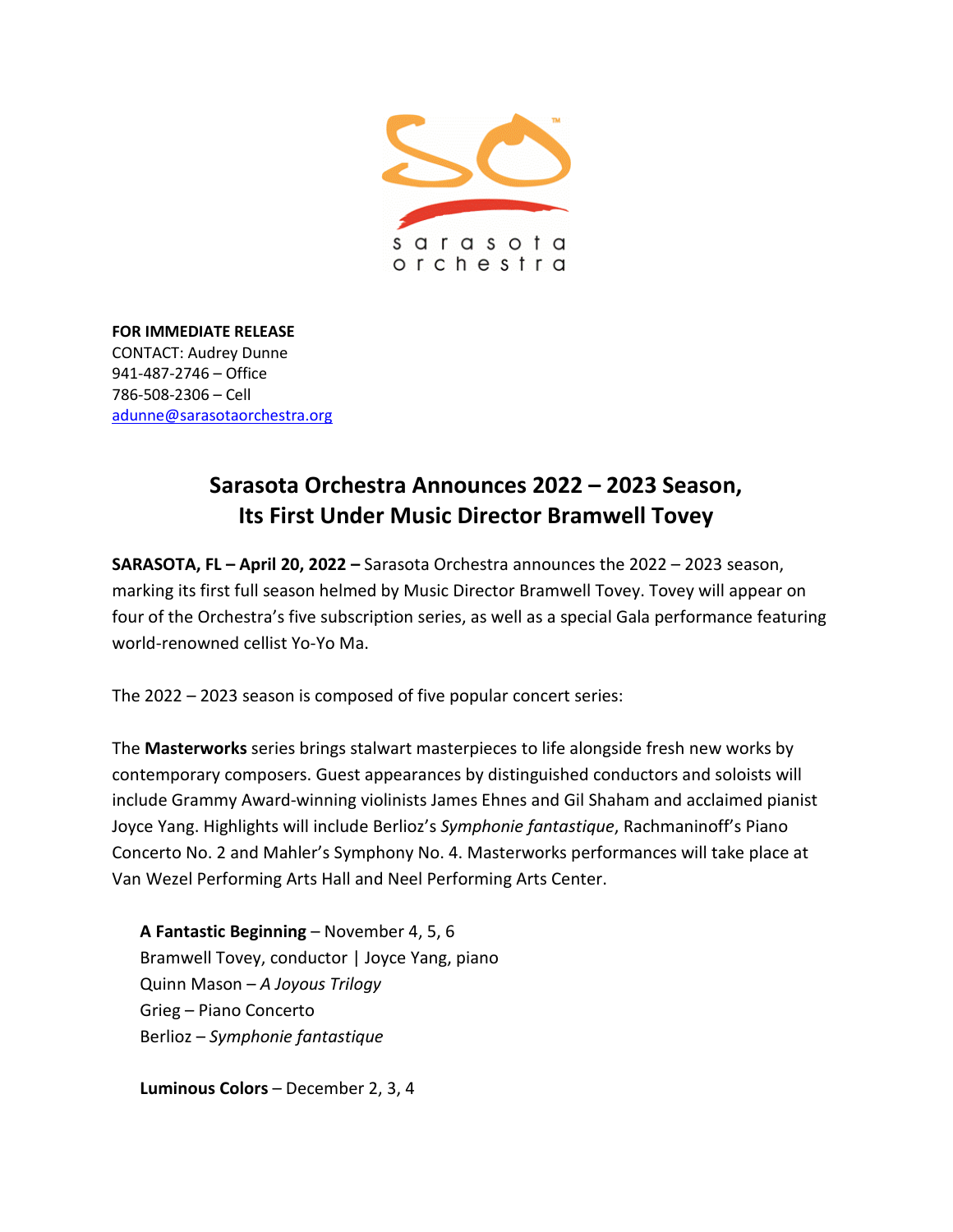Lina Gonzalez-Granados, conductor | Bomsori Kim, violin Nina Shekhar – *Lumina* Bruch – Violin Concerto No. 1 Dvořák – Symphony No. 7

## **Mahler: View of Heaven** – January 5, 6, 7, 8

Bramwell Tovey, conductor | James Ehnes, violin | Laquita Mitchell, soprano Sibelius – Violin Concerto Mahler – Symphony No. 4

### **A Romantic Affair** – February 2, 3, 4, 5

Bramwell Tovey, conductor | Nobuyuki Tsujii, piano Brahms – Hungarian Dance No. 4 Rachmaninoff – Piano Concerto No. 2 Brahms – Symphony No. 1

#### **Copland and Stravinsky** – February 24, 25, 26

Kensho Watanabe, conductor | Karen Gomyo, violin Jessica Hunt – *Climb*  Stravinsky – Violin Concerto Copland – Symphony No. 3

**Emperor** – March 16, 17, 18, 19 Paul Daniel, conductor | Behzod Abduraimov, piano Beethoven – Piano Concerto No. 5 (*Emperor*) Prokofiev – Symphony No. 5

**A Hero's Life** – March 31, April 1, 2 Bramwell Tovey, conductor | Gil Shaham, violin Sarah Gibson – Virginia B. Toulmin Foundation Commission Korngold – Violin Concerto R. Strauss – *Ein Heldenleben*

The **Pops** series delivers a diverse array of favorites, including music from Broadway, classic British popular tunes from Noel Coward to James Bond and a program of music by Billy Joel and Elton John. Sarasota Orchestra musicians will be joined by dynamic vocalists to perform these hits. Pops performances will take place at Van Wezel Performing Arts Hall.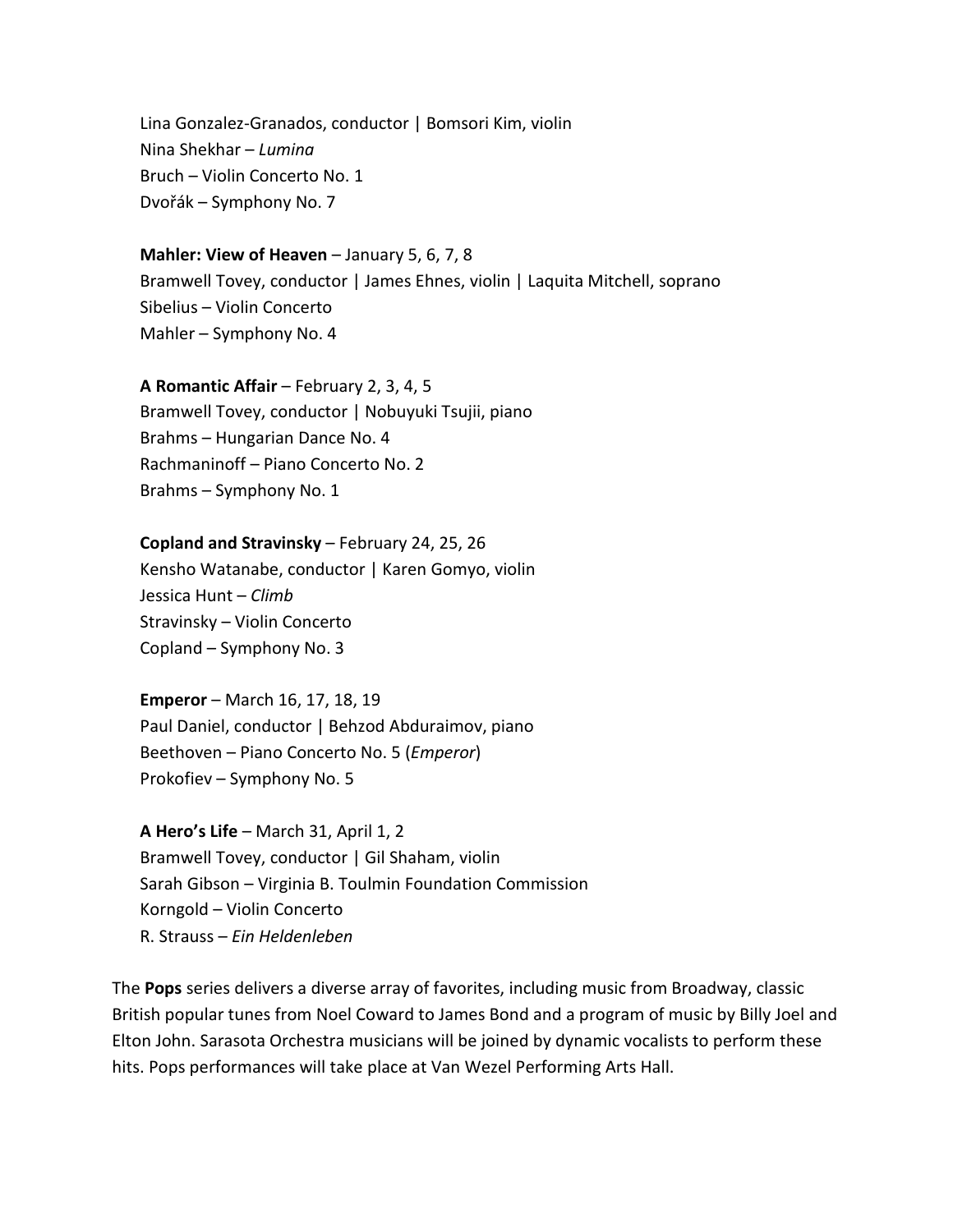**The Music of Billy Joel and Elton John** – January 20, 21 Stuart Chafetz, conductor Michael Cavanaugh, vocals/piano

**Hits of the Brits!** – March 3, 4 Bramwell Tovey, conductor

**Broadway Bound** – April 21, 22 William Waldrop, conductor Carmen Ruby Floyd, vocals

The **Discoveries** series features 75-minute programs designed to be accessible and intriguing to both newcomers and those experienced with classical music. This season's series focuses on the influences of various composers on one another, as well the influences of their surroundings. The series will showcase rising guest soloists and conductors including cellist Zlatomir Fung, guitarist Bokyung Byun, and conductor Joseph Young. Discoveries performances will take place at the Sarasota Opera House.

**Mozart and Tchaikovsky** – October 1 Bramwell Tovey, conductor | Zlatomir Fung, cello Mozart – Symphony No. 29 Tchaikovsky – Variations on a Rococo Theme Tchaikovsky – Suite No. 4 (*Mozartiana*)

## **The French Influencers** – December 21

Sarah Ioannides, conductor Farrenc – Overture No. 1 Liszt – "Pastoral Music at the Manger" from *Christus* Bizet – Symphony in C Major

## **Musical Postcards** – May 13

Joseph Young, conductor | Bokyung Byun, guitar Villa-Lobos – *Bachianas Brasileiras No. 9* Rodrigo – *Concierto de Aranjuez* Mendelssohn – Symphony No. 4 (*Italian*)

The **Great Escapes** series is one of Sarasota Orchestra's most popular, offering a mix of light classics and popular favorites in themed programs. Some of the themes for the coming season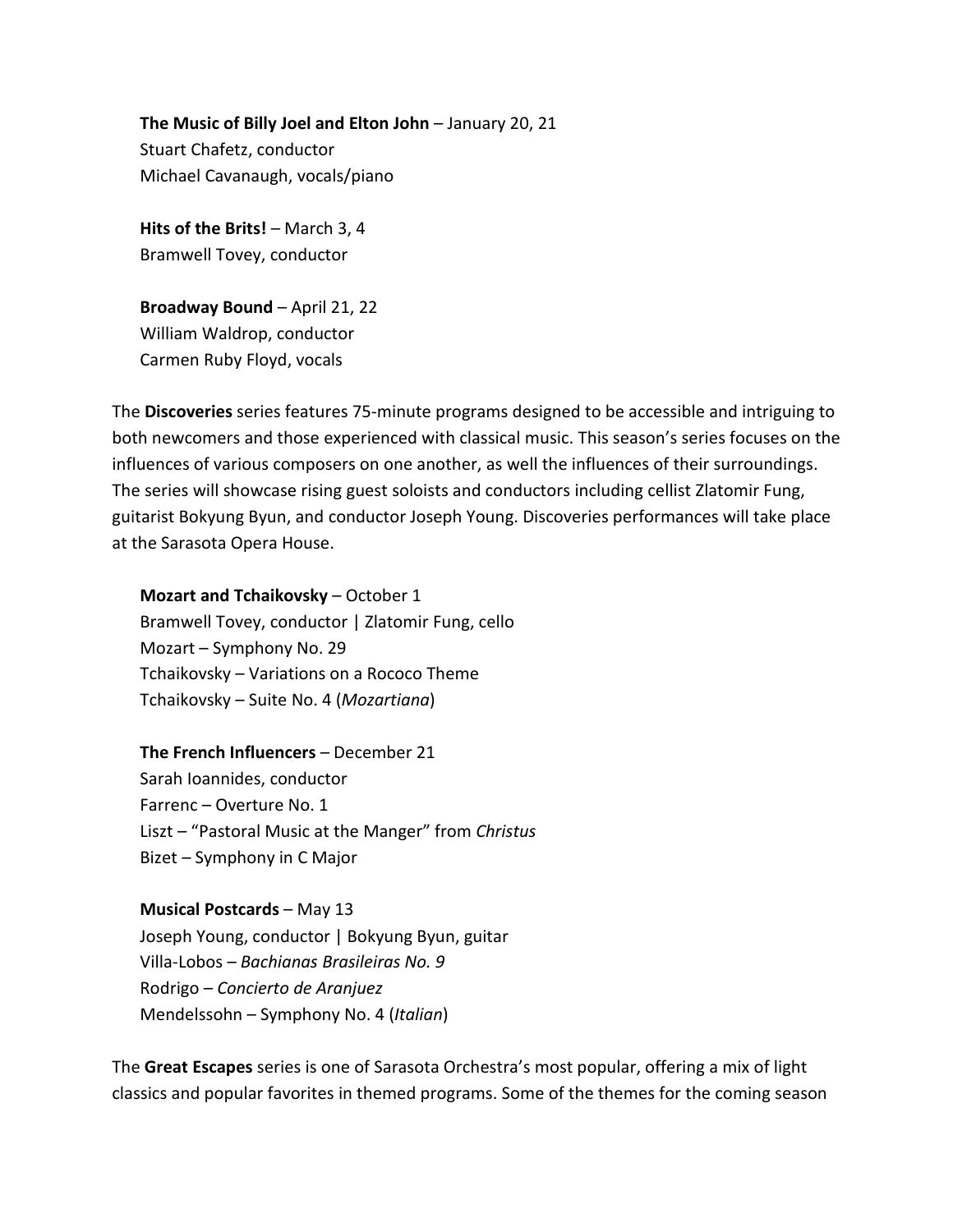include *A Night at the Movies*, *A Little Night Music*, and *Sounds of Spring*. In this series, conductors share stories and commentary throughout each performance. Great Escapes performances will take place at Holley Hall.

**A Night at the Movies** – October 12-15 Lawrence Loh, conductor

**Seasonal Gifts** – December 7-11 Steven Jarvi, conductor

**A Little Night Music** – January 11-15 Christopher Confessore, conductor

**Date Night** – February 8-12 Steven Jarvi, conductor

**American Vibes** – March 8-12 John Gennaro Devlin, conductor

**Sounds of Spring** – April 12-15 Michelle Merrill, conductor

The **Chamber Soirées** are a series of musician-led, small-ensemble performances. This season includes two programs with illustrious guest artists: pianist Orion Weiss will feature on a program music for winds and piano; mezzo-soprano Susan Platts joins for a program of art song; and Bramwell Tovey takes a seat at the piano himself in a jazz-inspired program Chamber Soirées will take place at Holley Hall.

**Sarasota String Quartet** – October 9 Shostakovich – String Quartet No. 8 Ravel – String Quartet in F Major

**Orion Weiss and Friends - November 13** Orion Weiss, piano Bach – Trio Sonata in C Minor from *The Musical Offering* Franck – Piano Quintet in F Minor

**Wind Quintet and Trio** – December 18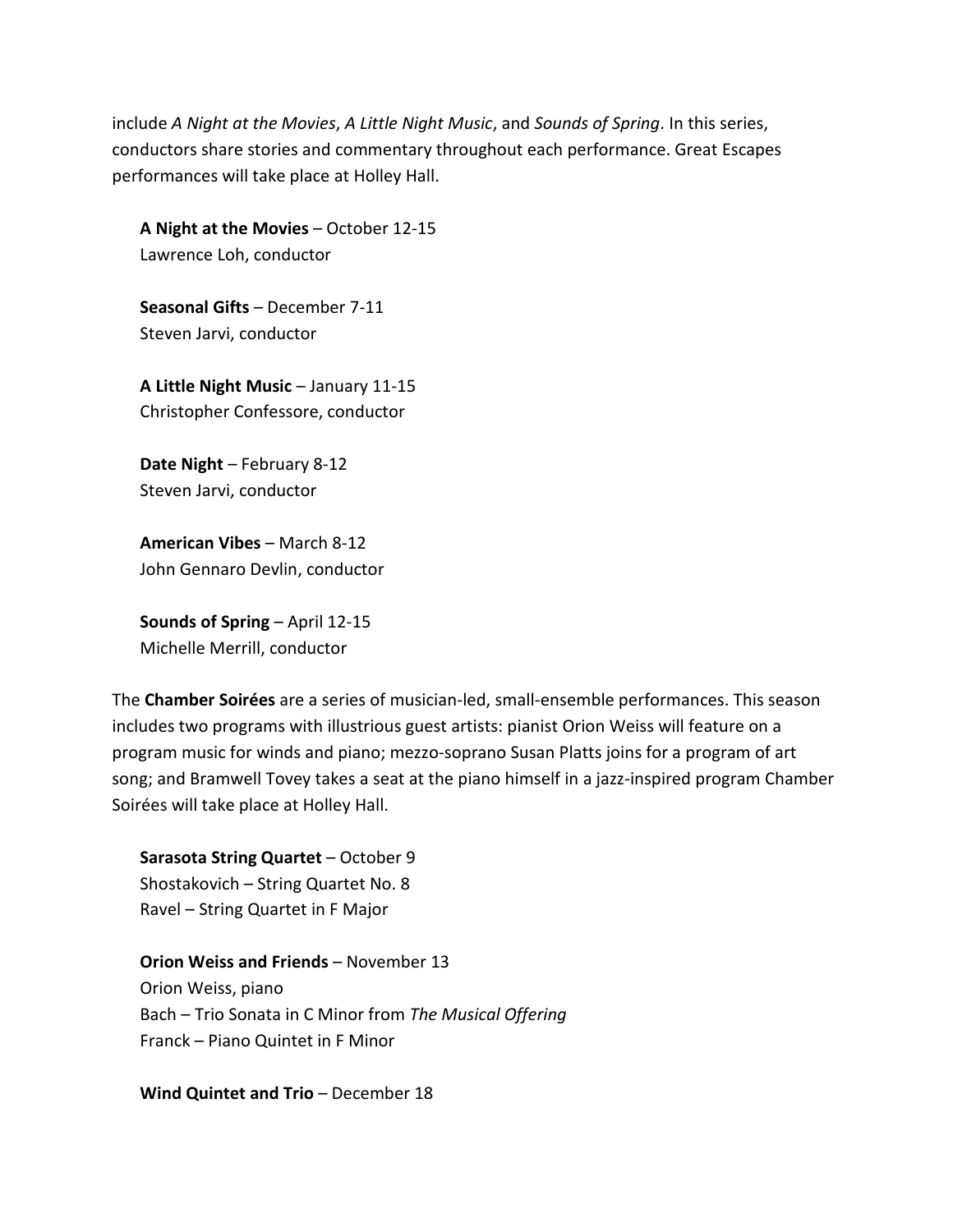Villa-Lobos – Trio for Oboe, Clarinet and Bassoon Maslanka – Wind Quintet No. 3

**Scottish Songs** – January 22

Susan Platts, mezzo-soprano Brahms – Two Songs for Voice, Viola and Piano Schubert - *Auf Dem Strom* Beethoven – Selected Songs from *Schottische Lieder*

**Bramwell Tovey Plays Rhapsody in Blue** – February 19 Tovey – *Pictures in the Smoke* Gershwin – *Rhapsody in Blue* (Whiteman arrangement)

**Schumann and Brahms** – April 23 Schumann – *Märchenerzählungen* (*Fairy Tales*), Op. 132 Brahms – Piano Quartet No. 3 in C Minor

In addition to the programs on Sarasota Orchestra's hallmark series, Bramwell Tovey will conduct two special concerts: The Thrill of a Lifetime and a Gala performance featuring special guest Yo-Yo Ma.

**Thrill of a Lifetime** – February 18 Bramwell Tovey, conductor | Sarasota Youth Philharmonic

**Gala** – March 2 Bramwell Tovey, conductor | Yo-Yo Ma, cello Dvořák – Cello Concerto

## **About Sarasota Orchestra:**

Since 1949, Sarasota Orchestra has inspired and entertained music-lovers across the region and visitors from around the world. As the oldest continuing orchestra in the state of Florida, each year the 76-member Orchestra performs more than 100 classical, pops, chamber music, and community outreach concerts. Sarasota Orchestra's acclaimed music education program includes the Sarasota Youth Orchestras, established in 1959. Sarasota Orchestra is also the parent program of the world-renowned Sarasota Music Festival, founded in 1965. For further information, please visit [www.SarasotaOrchestra.org.](http://www.sarasotaorchestra.org/)